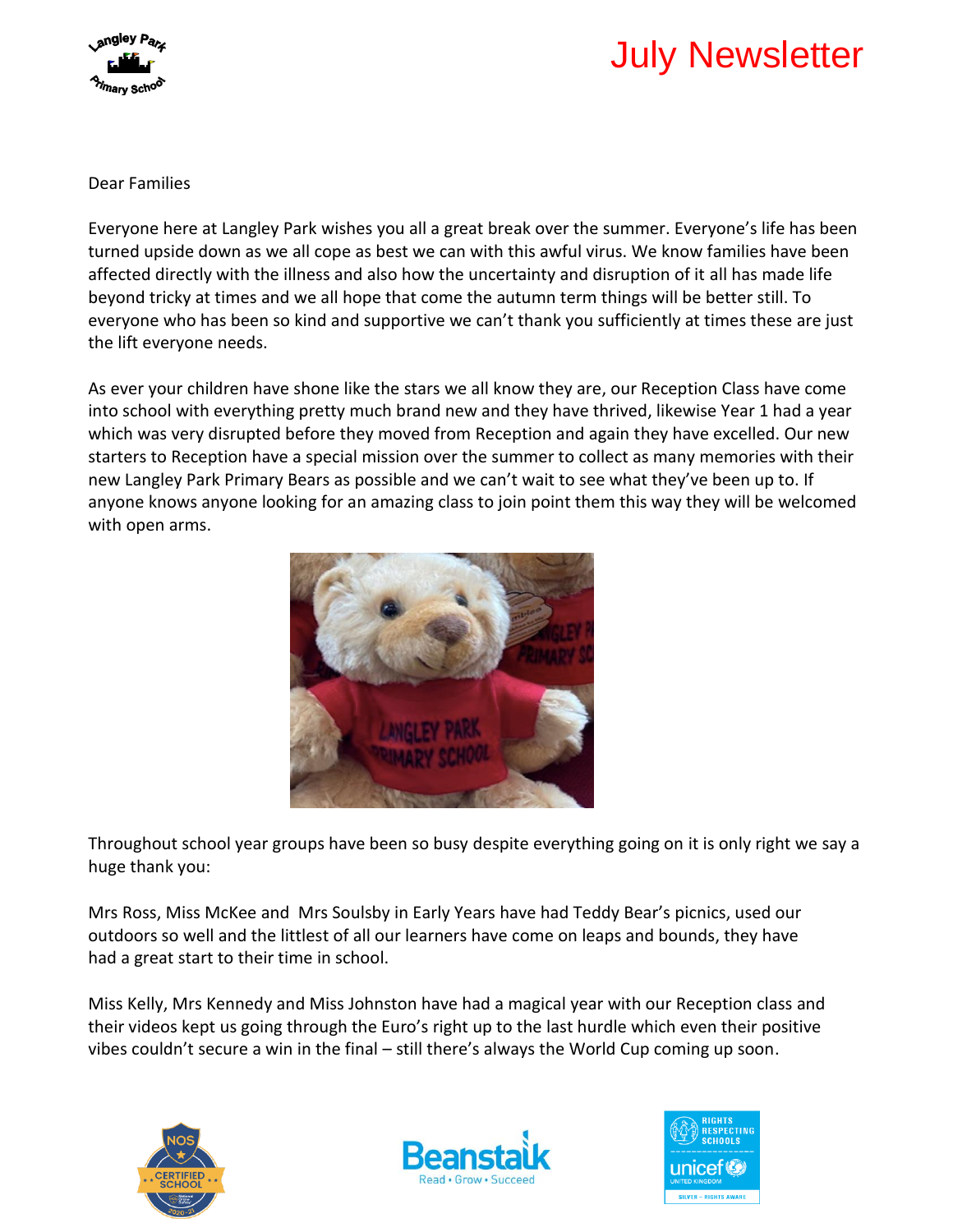Mrs Bawden and Mrs Owens have had an amazing time and Year 1 is a lovely, lovely group such a credit to you all. Sadly, Miss Bawden has secured a teaching post in an International School in Singapore – she will be such a miss but we all wish her the very, very best of times on her travels.

Mrs Stirling, Mrs Johnson and Miss Atkinson in Year 2 have amazed us with how much their class have learnt and the fundraising has been phenomenal! Thank you to everyone who supported this as well as the thousands of steps Mrs Stirling covered during the dance a thon!

It has been lovely to welcome back Mrs Geddes to Year 3 and the class are going to enjoy the continuity of staying together for next year to have a great year with Miss Atkinson helping too.

Mrs Burnip and Mrs Bonnet have had a great year with the year 4 class, moving with the class into Year 5 will be fabulous and really allow these great relationships to continue. Mrs Bonnett will be taking up a post in a new school in September and I know you will join us in wishing her the best of luck in this new role.

Mrs Davies and Mrs Robson have worked together with Year 5 getting this class ready for Year 6 and their time in our 'Top Class' with Mrs Turner. Mrs Robson has put a huge amount of time and effort into her role as PE co-ordinator and the extra opportunities the whole school has had have been enjoyed by everyone.

Mrs Turner and Mrs Makinson have ensured the Year 6 class are ready for their next schools and made sure any learning which needed to be caught up on was done and then some, everyone here wishes this class of '21 the best start in their next school.

Our front of house stars: Mrs Dillon and Mrs Atkinson as ever have been amazing, dealing with all manner of situations no one would ever have dreamt or imagined as being necessary and I can't thank them sufficiently.

In order to maintain everything on our COVID-19 risk assessment a huge amount of extra cleaning has been going on inside school and the staff are superb, sadly but also well deserved – Lynne one of our lovely cleaners is retiring this summer and I'm sure you will join us in saying a huge thank you for all the hard work she has done here, she's a lovely, lovely person. Mr Hall has told me on several occasions that our school has got through 2 wars and will be still long standing after this pandemic and the extra space and ventilation this building has is one of the many reasons we have managed the situation successfully, local school cases have been incredibly high of late and we are thankful we have got to the end of term with no further positive cases in our school community.

Thank you everyone.





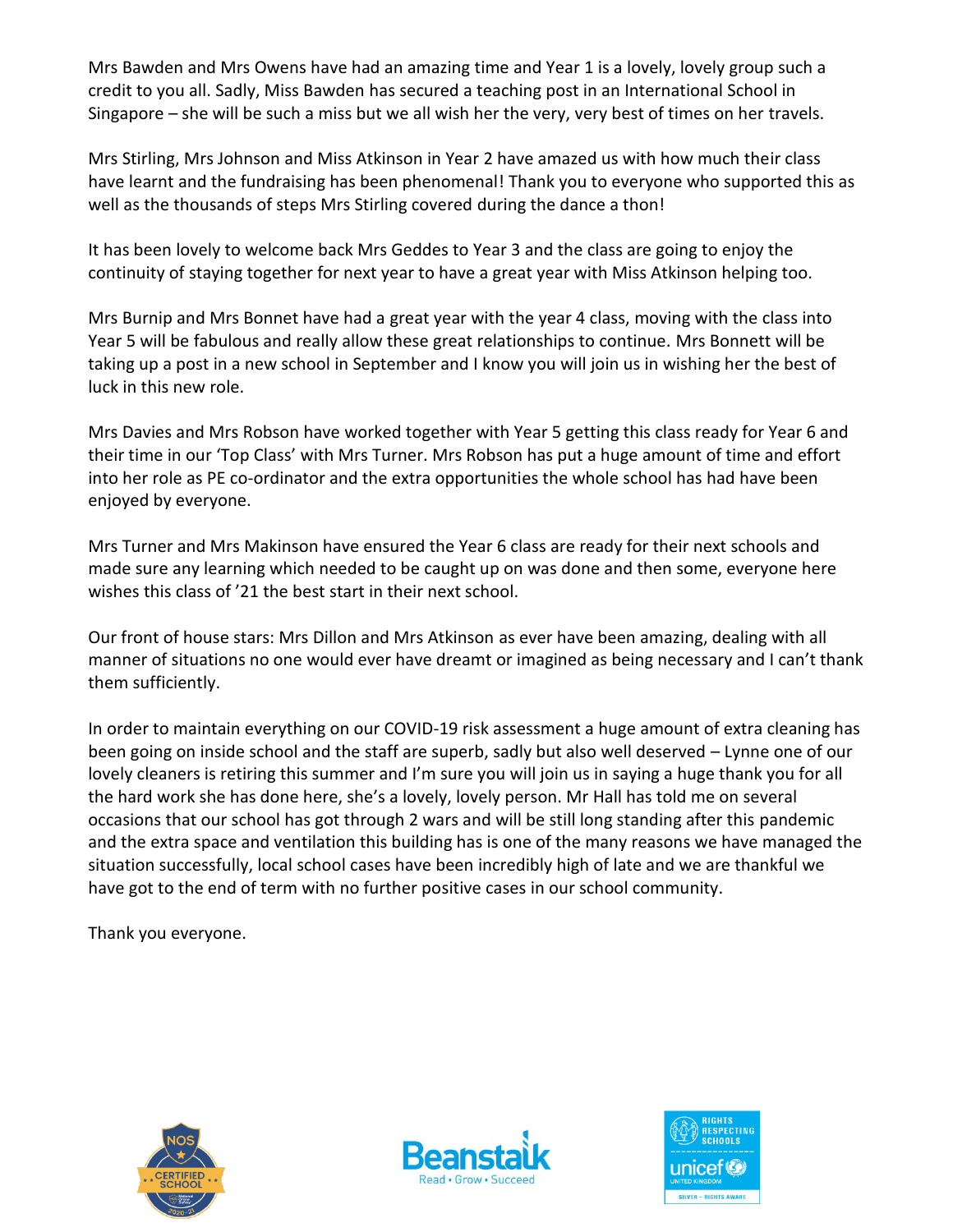#### Keeping in touch

Should you need to get in touch please could we ask that you use our school email address. Class DoJo won't be accessed over the summer break.

Email: langleypark@durhamlearning.net

### Staffing for September

| Miss McKee, Mrs Soulsby & Mrs Pala                   |
|------------------------------------------------------|
| Mrs Ross                                             |
| Miss Kelly & Mrs Kennedy                             |
| Mrs Davis, Mrs Howe, Miss Johnston & Mrs Soulsby     |
| Mrs Stirling & Mrs Owens                             |
| Mrs Robson, Miss Convery, Mrs Johnson & Mrs Makinson |
| Mrs Geddes, Miss Atkinson, Mrs Makinson & Mrs Bell   |
| Mrs Burnip & a newly appointed Teaching Assistant    |
| Mrs Turner & Mrs Makinson                            |
|                                                      |

## 1st September 2021

The DfE has published guidance for schools returning in September and it is clear that should cases of COVID-19 rise again in any setting that there should be a contingency plan. The contingency plan will be very similar to what is happening now, staggered starts, children arranged in bubbles and the use of face coverings to help keep everyone safe.

However, when we return on Wednesday  $1<sup>st</sup>$  September we are planning to revert to how school operated before COVID – 19 (BC!). From Wednesday  $1^{st}$  September should your child display any symptoms of COVID-19 they should stay at home and get a PCR test, should the symptoms present at school you will be contacted and requested to collect your child following advice from Public Health England. In school we will continue with our extra cleaning in school, we will ensure rooms are well ventilated, maintain good hand hygiene and the ' Catch it, Bin it, Kill it' approach will be continued.

Doors will be opened at 8:45am and it will be expected that children are in class by 8:55am. The main doors on the school yard will be opened by class teachers and staff to get everyone in and to help out. Due to restrictions with space etc we would be grateful if staff can show children where to put their bags, coats etc so please allow your child to be greeted by their teacher at the door.

Nursery pupils will start school at 8:45 for morning sessions and will come into and leave school using the entrance clearly marked at the end of the school drive.

Rainbows and Reception will use the Rainbows entrance just past the kitchen, again along the drive.

School will end at 3:05pm and children will be handed over safely to parents and carers as usual. Rainbows and Nursery will finish at 3:15pm as their afternoon session begins at 12:15pm.





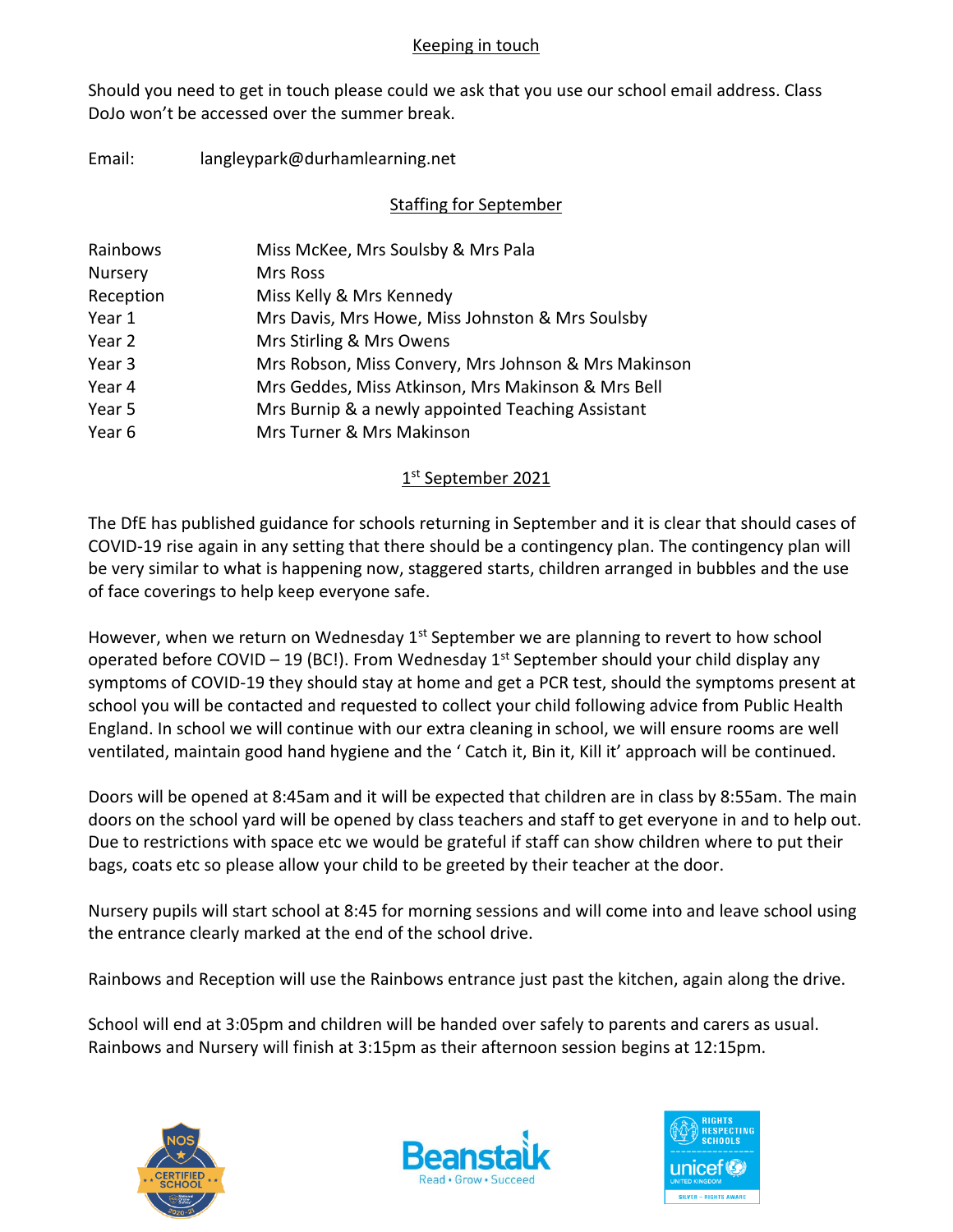## Breakfast Club & After School Clubs

This year has been really tough in this respect with bubbles and groupings in after school clubs causing huge issues in other schools with rising cases and many, many pupils isolating. As a school we have been cautious with this respect and as a result have not had the disruption other nearby schools have had.

Breakfast Club will be in the **Community Room** from 7:45am onwards and we would appreciate you letting Mrs Atkinson or Mrs Dillon knowing whether you will be accessing this via email.

After school clubs this year are going to be fantastic, a detailed letter will be coming out and the normal after school club will continue in the main hall as it has done, however, keep checking your emails for the other exciting clubs which we will be offering. Our usual after school club will be operating up until 4.20pm in the **main hall** as well as the other after school activities we are offering.

PE

We would welcome pupils coming to school for PE sessions wearing their PE kit as this has been one of the few positives from this awful pandemic. PE kit would be a plain white or red T- shirt, black shorts or grey/black joggers or leggings. If your child does not have their PE kit they will be provided with one by school. Ear rings should be removed for these sessions and newly pierced ears will be expected to be taped to keep everyone safe.

Reception will have PE on Fridays Year 1 on Thursdays Year 2 on Fridays Year 3 Thursday & Friday Year 4 Thursday & Friday Year 5 Thursday & Friday Year 6 on Fridays

This is for the first term , any extra sessions occurring we'll let you know about straight away. We will be continuing to work with Durham School Sports Partnership

A pair of Wellies with your child's name clearly written inside should be brought into school so that your child can access our school field should the weather be poor. Football boots unless specifically requested should not be worn for breaks etc.

## School Dinners

When we return to school in September the current menu will still be in place, starting from week 1. We will assume that children who are on school meals at the moment will continue to have them in September, but please let the office know if there are any changes.

The cost of meals is increasing to £2.15 per day/£10.75 per week. Universal free school meals are still provided for Reception, Y1 and Y2.





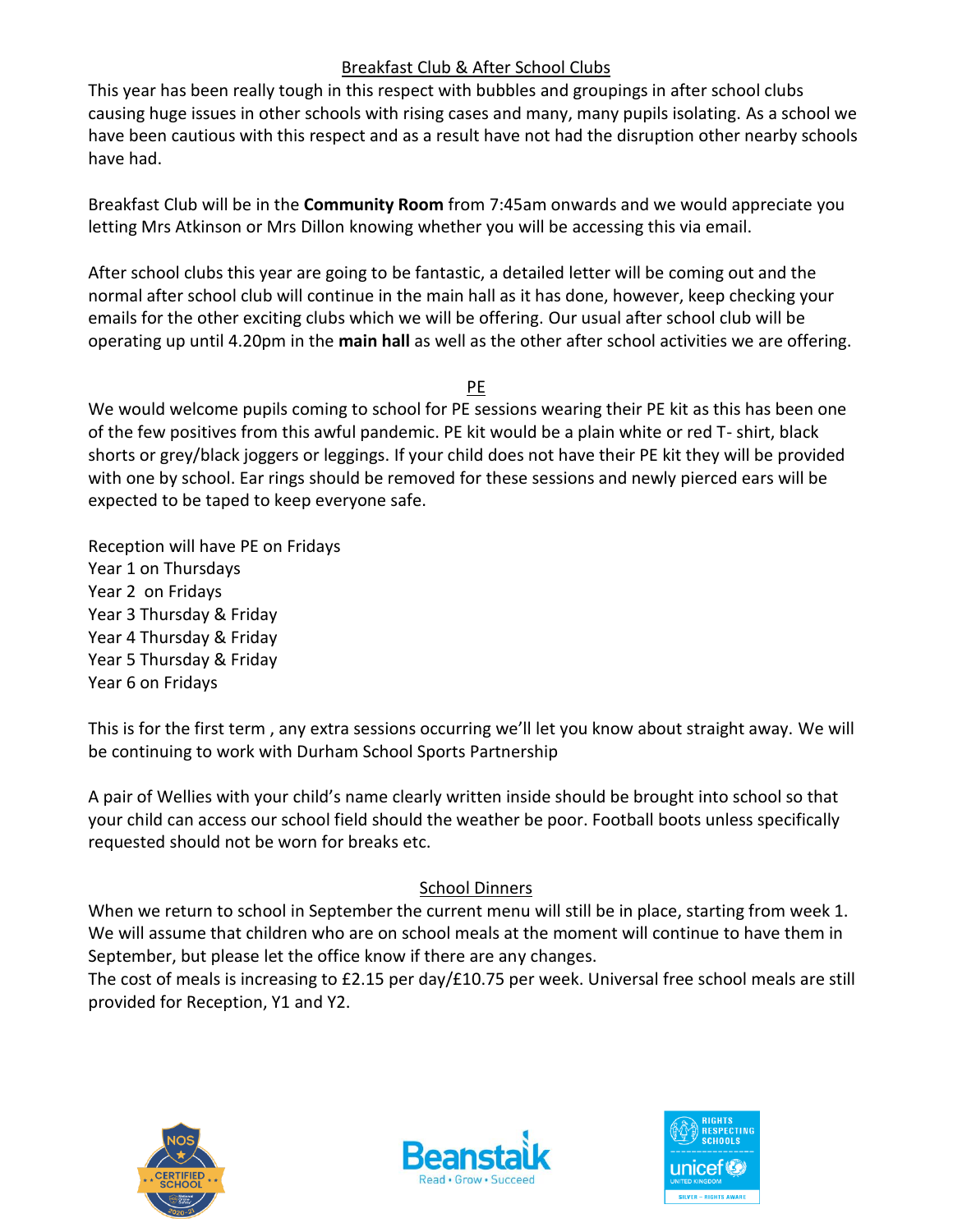#### School Uniform

Expectations of our school uniform can be found on our website:

### <https://www.langleyparkprimaryschool.co.uk/school-uniform>

We totally understand how at times this year it has been difficult to get items such as shoes etc but as of September we will expect everyone to be wearing full uniform.

#### Mobile Phones

As a school unless there are exceptional circumstances we would request mobile phones do not come to school, any pupils bringing them must have the following form completed. The DfE is currently reviewing the use of mobile phones in schools and we will follow their guidance when it is completed.

https://www.langleyparkprimaryschool.co.uk/downloadable-forms

### Summer Activities

Our super local library is offering a great reading challenge for everyone over the summer.

### <https://youtu.be/e-3CZ2YEiTU>

The Summer Reading Challenge combines FREE access to books with fun, creative activities during the summer holidays. Throughout the Challenge, library staff and young volunteers support the children, helping them to discover new authors and illustrators and to explore a wide range of different types of books and ways of reading,

How the Challenge works

· Children sign up through their local library and receive a Wild World Heroes collector poster

· Children set a reading goal and borrow and read library books of their own choice during the summer, collecting special stickers to complete their poster and extra incentives along the way

· The Library Facebook page will be hosting weekly FREE events to coincide with the Summer Reading Challenge and will be uploaded every Wednesday but will be available to play back at a later date.

· Each County Durham Library will be giving out weekly FREE craft activity packs to keep children entertained over the summer. There will be weekly 'how to' videos uploaded to our Facebook page on a Monday.

· Library staff and volunteers are on hand to advise

· Children who complete the Summer Reading Challenge are presented with a certificate and a medal

· The official Challenge website, wildworldheroes.org.uk, hosts digital rewards, author videos, games and more for children to enjoy all summer